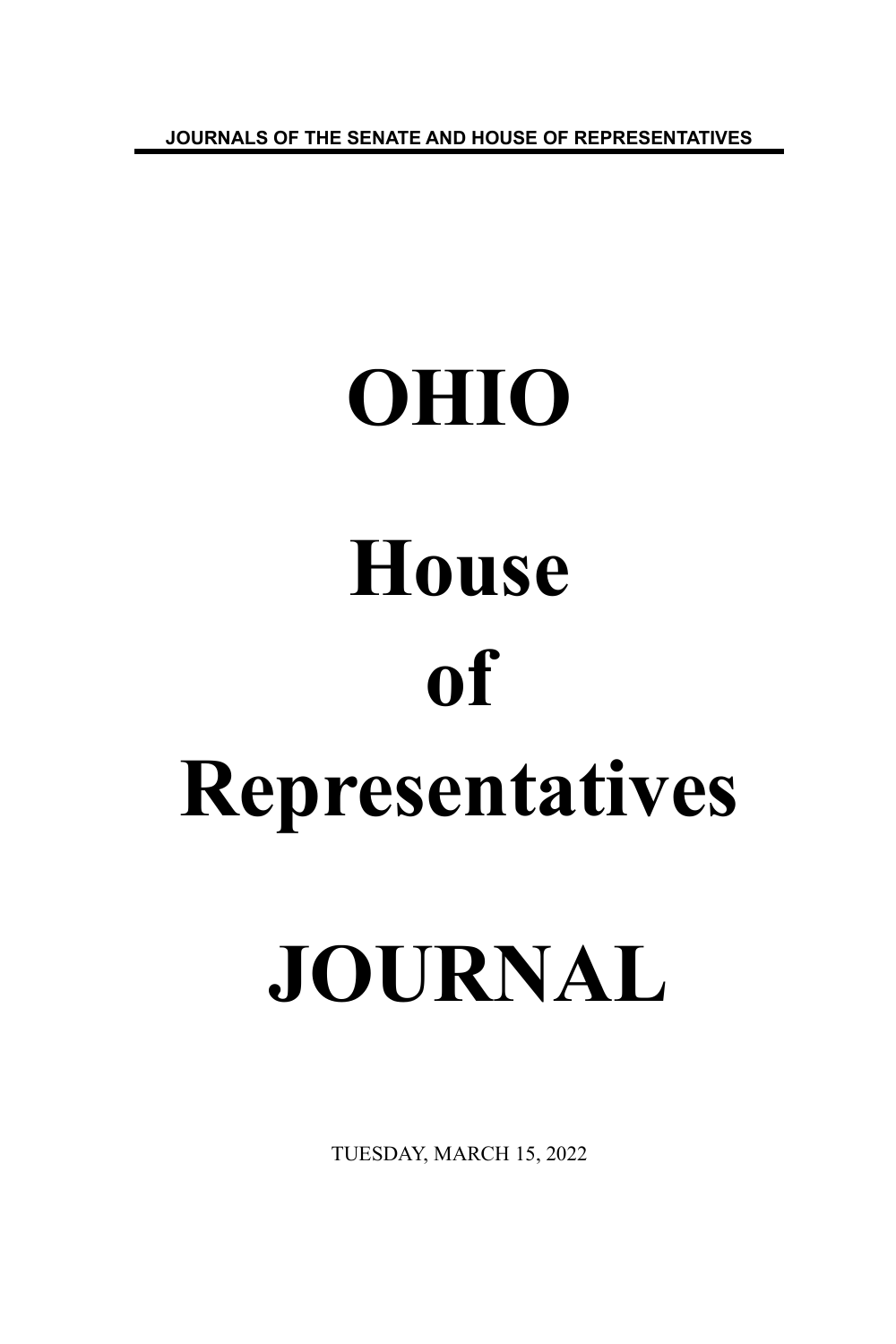# ONE HUNDRED THIRTY-FIFTH DAY Hall of the House of Representatives, Columbus, Ohio **Tuesday, March 15, 2022, 9:00 o'clock a.m.**

The House met pursuant to adjournment.

Pursuant to House Rule No. 23, the Clerk called the House to order.

Representative Ghanbari was selected to preside under the Rule.

The journal of the previous legislative day was read and approved.

# **INTRODUCTION OF BILLS**

The following bills were introduced:

**H. B. No. 597 -** Representative Oelslager.

To amend sections 3318.05 and 3318.054 of the Revised Code to revise the law regarding priority for classroom facilities projects for which the prior conditional approval lapsed and to make capital reappropriations for the biennium ending June 30, 2024.

**H. B. No. 598 -** Representative Schmidt.

Cosponsors: Representatives Gross, Hall, Loychik, Brinkman, Creech, Manchester, Stoltzfus, Bird, Riedel, John, Merrin, Click, Jordan, Richardson, Miller, K., Kick, Johnson, Baldridge, Abrams, Powell, Ferguson, Carruthers.

To enact sections 2904.01, 2904.02, 2904.03, 2904.031, 2904.032, 2904.04, 2904.05, 2904.22, 2904.30, 2904.35, and 2904.40 of the Revised Code to enact the Human Life Protection Act to prohibit abortions based upon a condition precedent.

**H. B. No. 599 -** Representatives Lanese, Carruthers. Cosponsors: Representatives John, Johnson.

To amend section 5747.98 and to enact section 122.852 of the Revised Code to enact the Entertainment Technology Initiative, authorizing a refundable income tax credit for certain entertainment technology companies engaged in postproduction and digital distribution services.

**H. B. No. 600 -** Representative Roemer.

Cosponsors: Representatives Hoops, Lipps, Manchester, Seitz, Stein.

To amend sections 173.50 and 173.501 of the Revised Code to expand Ohio's Medicaid component known as the Program of All-Inclusive Care for the Elderly (PACE) and to make an appropriation.

Said bills were considered the first time.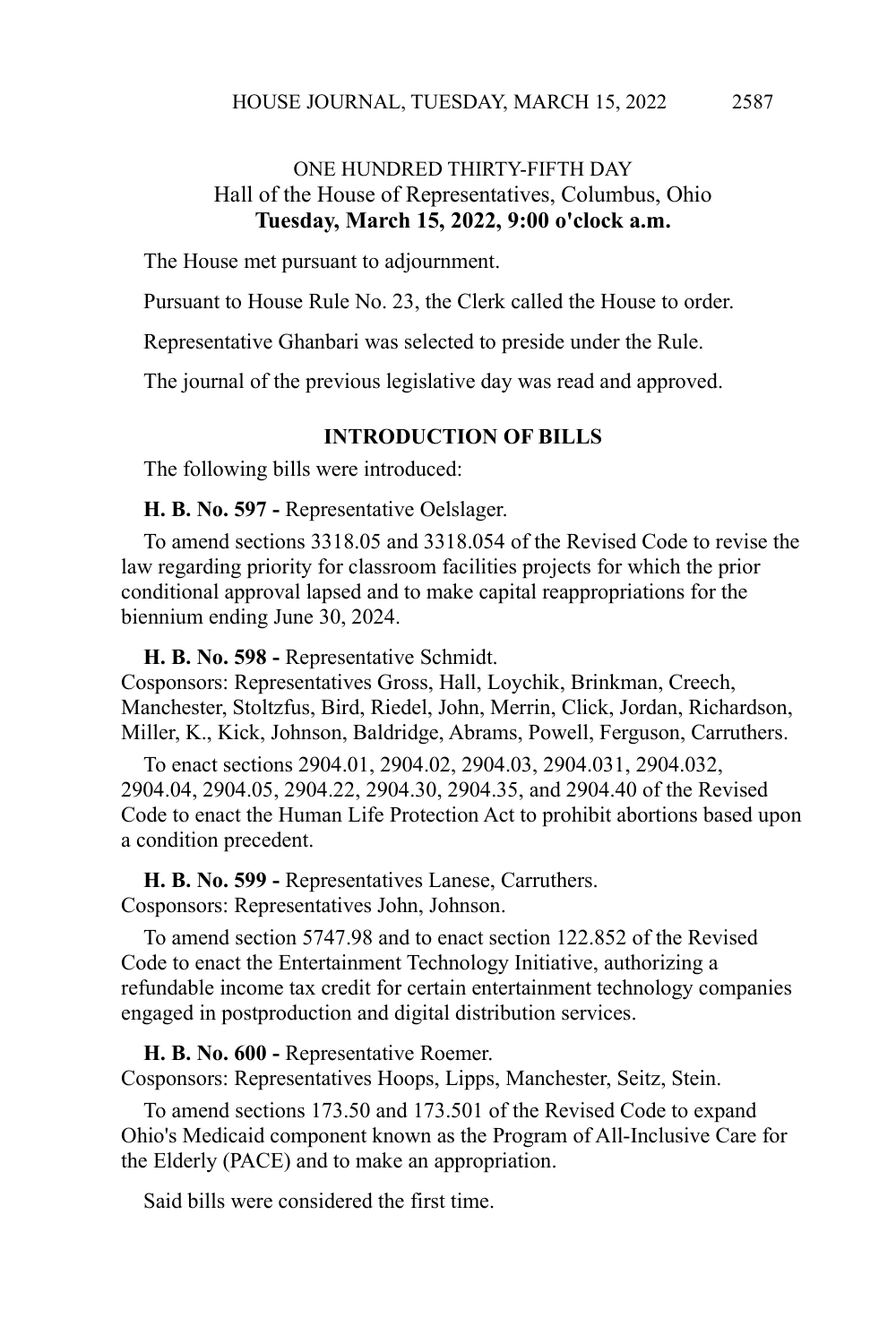# **MOTIONS AND RESOLUTIONS**

Representative Richardson moved that the following resolution be read by title only and brought up for immediate adoption:

#### **H. R. No. 204 - Speaker Cupp**

Authorizing Cleveland State University to use the Ohio House Chambers on March 17, 2022.

The motion was agreed to.

The question being, "Shall the resolution be adopted?"

The resolution was adopted.

Message from the Senate

Mr. Speaker:

I am directed to inform the House of Representatives that the Senate has concurred in the House amendments to:

**Am. Sub. S. B. No. 11** - Senator Brenner – et al.

Attest: Vincent L. Keeran, Clerk.

#### **MESSAGE FROM THE SPEAKER**

Pursuant to Section 307.300 (A)(5)(a) of Am. Sub. H.B. 110 of the 134th General Assembly, the Speaker of the House hereby appoints the following individual to the Public Assistance Benefits Accountability Task Force:

Appoint Thomas Wolf.

Pursuant to Section 307.300 (A)(5)(b) of Am. Sub. H.B. 110 of the 134th General Assembly, the Speaker of the House hereby appoints the following individual to the Public Assistance Benefits Accountability Task Force:

Appoint Joel Potts.

Pursuant to Section 307.300 (A)(5)(c) of Am. Sub. H.B. 110 of the 134th General Assembly, the Speaker of the House hereby appoints the following individual to the Public Assistance Benefits Accountability Task Force:

Appoint John Fisher.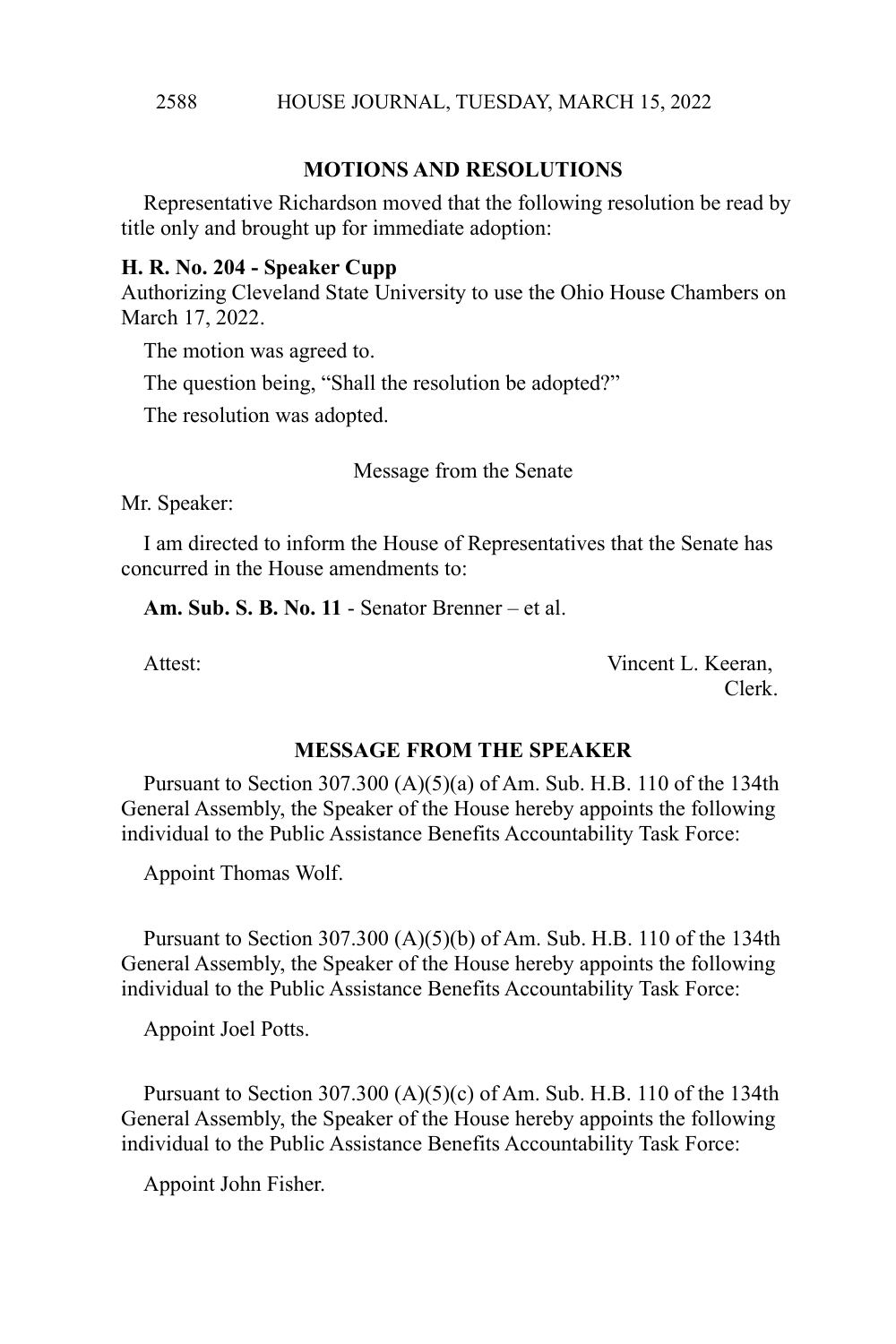Pursuant to Section 307.300 (A)(5)(d) of Am. Sub. H.B. 110 of the 134th General Assembly, the Speaker of the House hereby appoints the following members to the Public Assistance Benefits Accountability Task Force:

Appoint Representatives Koehler, Wiggam, and Blackshear.

Pursuant to Section 307.300 (B) of Am. Sub. H.B. 110 of the 134th General Assembly, the Speaker of the House hereby appoints the following member to serve as co-chairperson of the Public Assistance Benefits Accountability Task Force:

Appoint Representative Koehler.

### **MESSAGE FROM THE SPEAKER**

Pursuant to Ohio Revised Code Section 171.01 and the vacancy created by the resignation of Representative Carfagna from the Ohio House of Representatives, the Speaker of the House hereby appoints the following member to the Ohio Retirement Study Council:

Appoint Representative Bird.

### **MESSAGE FROM THE SPEAKER**

Pursuant to Section 103.11 of the Ohio Revised Code, the Speaker of the House hereby makes the following changes to the Ohio Legislative Service Commission:

Remove Representatives Sykes and Boggs; appoint Representatives Russo and West.

# **MESSAGE FROM THE SPEAKER**

Pursuant to Ohio Revised Code Section 3119.023(C)(8), the Speaker of the House hereby appoints the following members to serve on the Child Support Guideline Advisory Council:

Appoint Representatives Creech, Kick, and Ingram.

# **MESSAGE FROM THE SPEAKER**

The Speaker of the House of Representatives, on March 10, 2022, signed the following:

**Am. Sub. S. B. No. 11**-Senator Brenner - et al.

2589